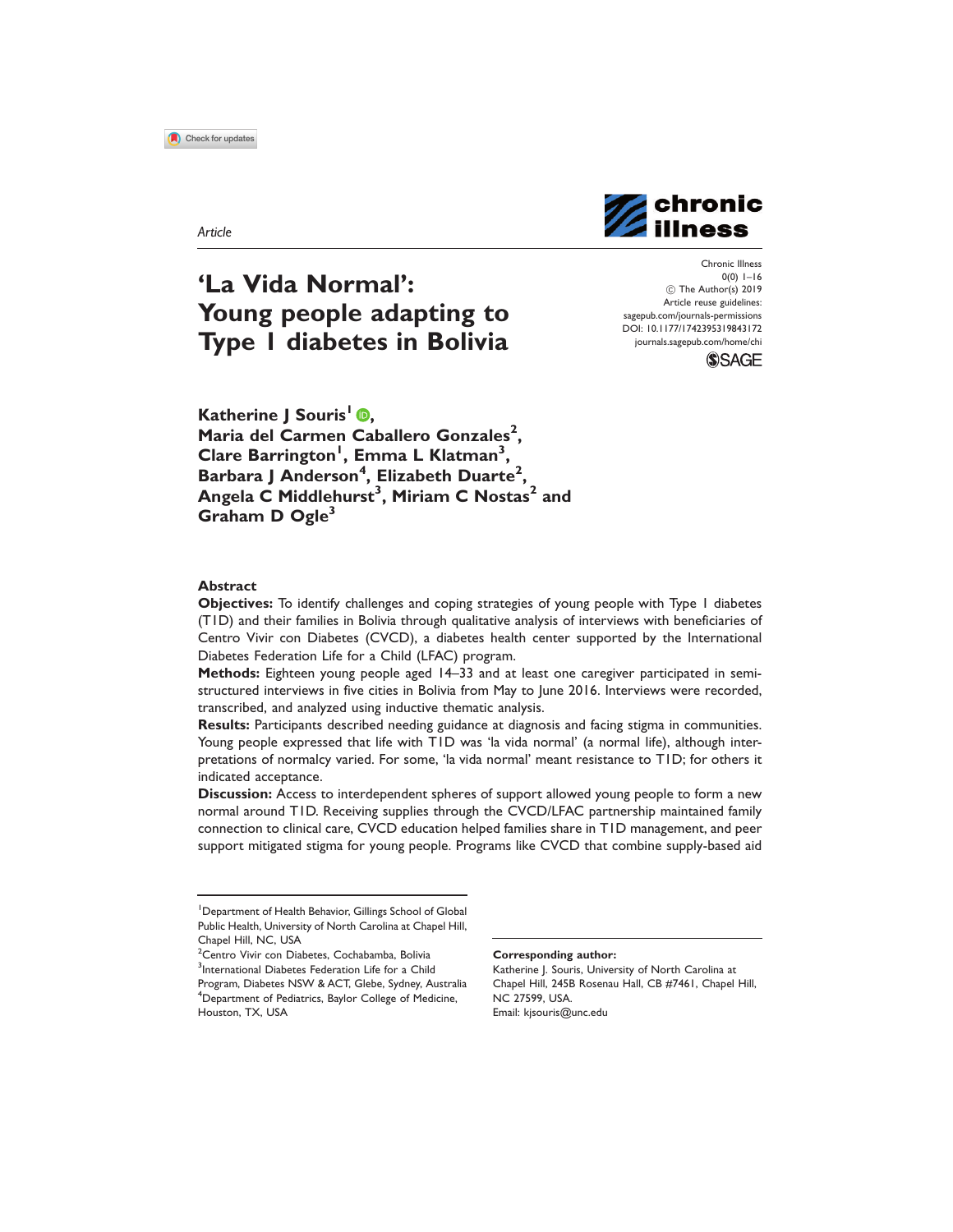with clinical education for whole families, create effective support for young people with T1D in low- and middle-income countries.

#### Keywords

Type 1 diabetes, normalcy, stigma, young people, adaptation

Received 7 November 2018; accepted 12 March 2019

# Introduction

A diagnosis of Type 1 diabetes (T1D) is lifechanging no matter where in the world a child lives; he or she must cope with physically and emotionally painful challenges, and the entire family must adapt. $1-3$ For families in low- and middle-income countries (LMICs), the diagnosis can be particularly devastating due to limited availability of T1D treatments. $4-7$  Bolivia, an LMIC, is the lowest income nation in South America, with 38.6% of its population living below the international poverty line.<sup>8</sup> As of 2014, Bolivia's annual health expenditure per capita was \$427, compared to \$656 in neighboring Peru to the North and \$1749 in Chile to the West. $9-11$  Support by the Bolivian government for health is limited and there is no coverage for T1D treatment or supplies for children.<sup>6,12,13</sup> Within this context of extreme resource scarcity, supporting young people with T1D and their families requires an understanding of their challenges and coping strategies.

Numerous studies have documented the impact of the caregiver–child relationship on T1D management and outcomes in high-resource settings,  $14-16$  yet complex issues that families living with T1D in LMICs face are largely unexplored. $4,5,12$ Additionally, research on T1D in Bolivia is particularly scarce; Duarte et al. provided the first T1D incidence study, finding a total incidence of  $2.7/100,000$  children <  $15 y/y$ , with a mortality rate of 2.3/1000 patient years.<sup>12</sup> With the exception of Ghana and

Tajikistan, to our knowledge there are no previous studies examining psychosocial factors related to T1D management in Bolivia or other LMICs. $4,5,12$ 

# Context

Bolivia is a landlocked nation in South America with a wide variety of climates and ecosystems.<sup>8</sup> The Altiplano, home to the majority of the nation's population, is a high-altitude, arid landscape. $8$ Throughout the country, 36 recognized indigenous groups make up a large percentage of the population (estimates nearing  $50\%$ ,<sup>17</sup> and Bolivia recognizes Spanish and 35 other languages as official.<sup>8</sup>

Life for a Child (LFAC) is a non-profit program of the International Diabetes Federation, headquartered in Sydney, Australia. It aims to ensure that young people (ages 0–25) in LMICs have access to the supplies most vital to their survival through partnerships that empower local organizations in their home countries. LFAC provides insulin, test strips, and other diabetes supplies and education to young people in 42 less-resourced nations around the world. $18$ 

LFAC has partnered with Centro Vivir con Diabetes (CVCD) to support young people in Bolivia since 2005.<sup>12</sup> LFAC sends supplies to the main CVCD center in Cochabamba where families collect them each month. Staff at CVCD-Cochabamba ship supplies to staff at the satellite center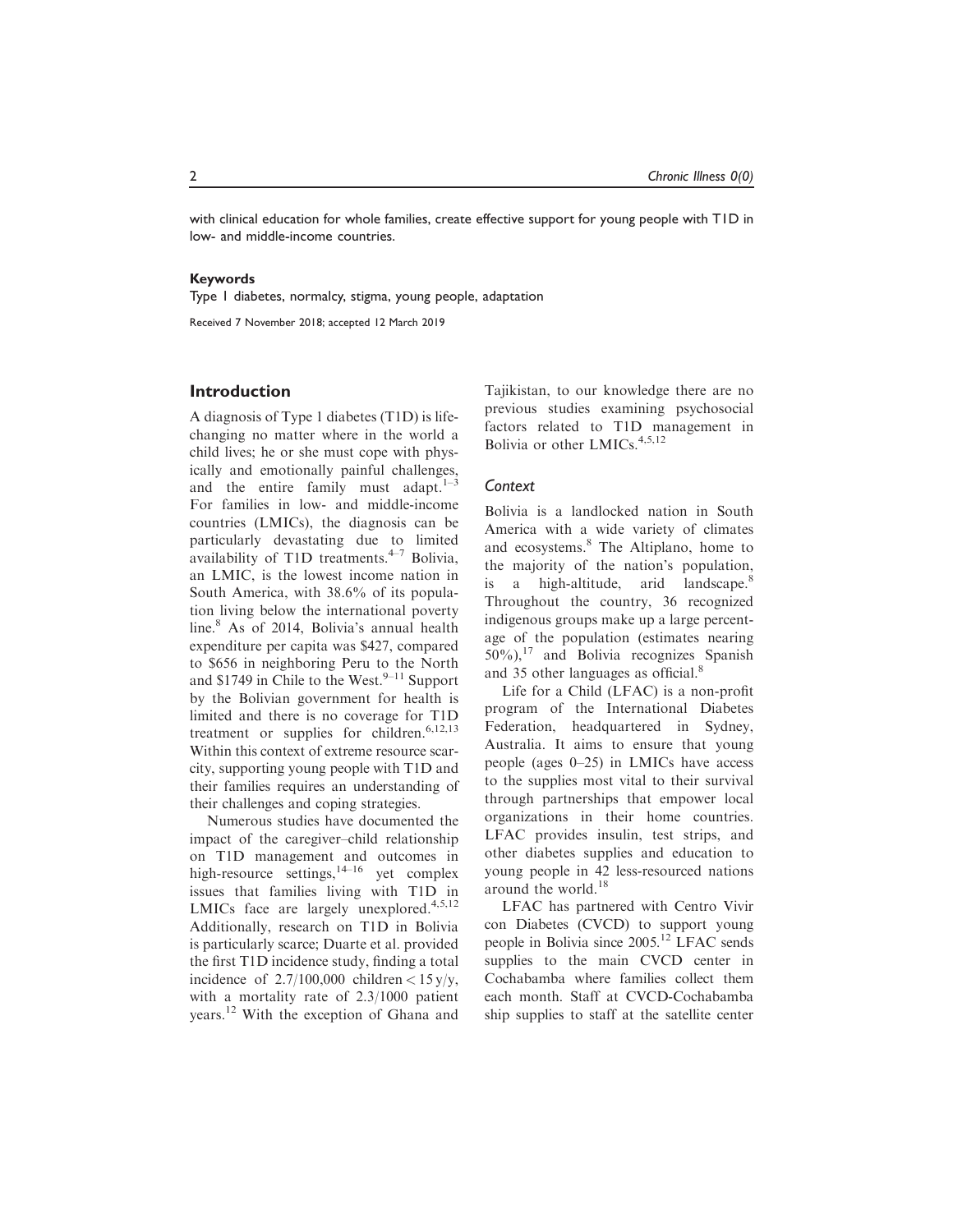in La Paz and to volunteers in cities where there is no physical CVCD location.<sup>12</sup>

In addition to managing distribution of LFAC supplies, the main CVCD center in Cochabamba and the satellite center in La Paz provide patients with regular medical care, educational sessions, Hemoglobin A1c (HbA1c) testing, and foot examinations. Whole families are invited to educational 'charlas' (talks), which offer opportunities for peer support. Young people at all sites have access to peer support and follow-up from trained CVCD staff or volunteers, many of whom have T1D themselves. Additionally, CVCD runs educational camps that are open to young people from all cities when funding is available.

# Aim

We conducted a qualitative study with youth and young adults with T1D who currently or had previously received supplies and support from the collaborative CVCD/LFAC program.7 Our aim is to address a gap in the research on the relationship between youth adaptation to T1D and family support in LMICs, and further investigate positive coping and self-management strategies in young people with T1D.

# Methods

# Study design

The interviews analyzed and presented here were part of a capacity-needs assessment of the CVCD program conducted by LFAC from May to June 2016. As a category, capacity-needs assessments differ in their goals.<sup>19,20</sup> In a literature review of needs assessments for those living with chronic conditions, Beran identified a need for assessments that examine the comprehensive "range of needs" that must be fulfilled to facilitate self-care, rather than medical, psychological, or other realms of needs in isolation.<sup>20</sup> Our assessment aimed to achieve this breadth, identifying strategies to strengthen LFAC support for young people with T1D in Bolivia through an exploration of available clinical resources and support networks, and the perceived needs of these individuals and their medical providers in each region. To explore these questions, we conducted 26 semistructured interviews with children, youth, and adults aged 4 to 42, along with their caregivers and other family members, seven interviews with CVCD medical

professionals, and three interviews with

CVCD program volunteers. In this manuscript, we present analysis of the 18 interviews with youth/young adults with T1D aged 14 to 33 and their families (see Table 1). We chose to analyze this subset of interviews to better understand how young people were adapting to T1D in the context of their unique support networks. These participants were able to speak from a life stage of negotiating independence with caregivers and adopting more tasks of self-management.<sup>21,22</sup> Additionally, the literature warrants increased study of this age group, as it is well documented globally that the summation of unique challenges during adolescence and young adulthood results in worsening blood glucose levels.<sup>12,22–28</sup> This study was approved by the institutional review board of the University of North Carolina at Chapel Hill (study #16–2540) and the Board of Centro Vivir con Diabetes in Bolivia.

# Sampling

All young people who received support from CVCD were eligible; however, we aimed to recruit a diverse sample in terms of age, gender, and family socioeconomic status in order to explore how resources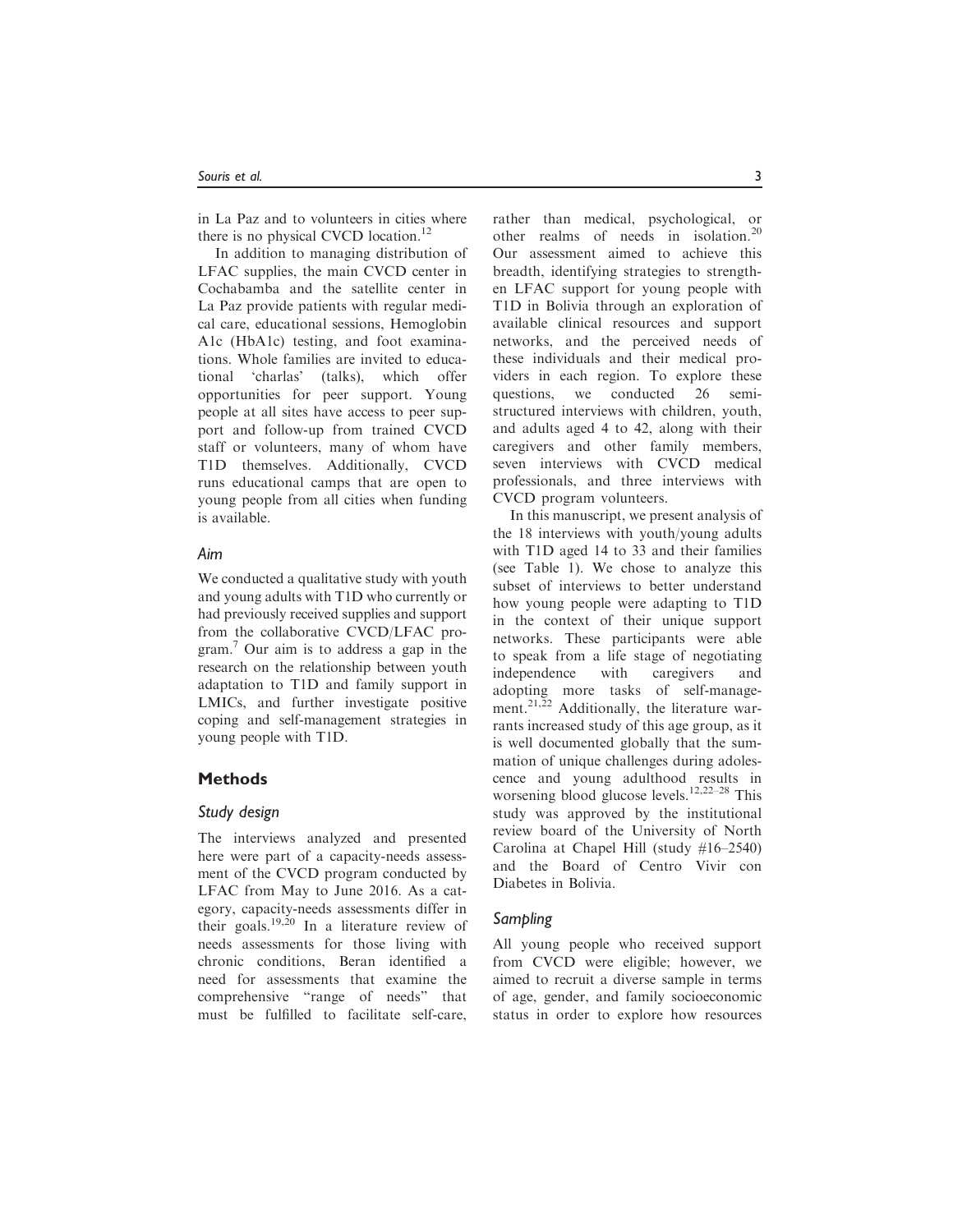| Young person<br>with TID | Gender | Age    | Years since<br>diagnosis | Caregivers<br>interviewed |
|--------------------------|--------|--------|--------------------------|---------------------------|
| Alejandro                | M      | 15     | 6                        | Mother                    |
| Sara                     | F      | 18     | 12                       | Mother                    |
| Ana and Bernita          | F, F   | 16, 17 | 3,6                      | Mother, Sister            |
| Evita                    | F      | 19     | 5                        | Mother                    |
| Angela                   | F      | 17     | 12                       | Sister                    |
| Maria                    | F      | 17     | 5                        | Mother                    |
| <b>Jorge</b>             | М      | 33     | 23                       | Father                    |
| Victor                   | M      | 20     | 8                        | Mother, Father            |
| <b>Beatriz</b>           | F      | 21     | 4                        | Mother, Father            |
| Hector                   | M      | 18     | 4                        | Mother                    |
| Pilar                    | F      | 20     | 8                        | Mother                    |
| Irene                    | F      | 16     |                          | Mother, Father            |
| Guadalupe                | F      | 16     | 4                        | Mother                    |
| Felipe                   | М      | 17     | 9                        | Father                    |
| Gerardo                  | M      | 21     | 3                        | Mother, Father            |
| Adriana                  | F      | 19     | 10                       | Mother                    |
| Carlos                   | M      | 15     | 8                        | Mother                    |
|                          |        |        |                          |                           |

Table 1. Participant demographics (pseudonyms used).

and needs varied based on personal characteristics of participants. As the medical social worker for CVCD, second author MCC used purposive sampling based on previously gathered information to achieve this diversity. MCC contacted potential participants and explained interview goals; all young people and caregivers who were approached agreed to participate.

# Data collection

The interview guide for young people and caregivers was drafted by KS with input from LFAC and CVCD team members. The guide focused on access to resources and support, with sections dedicated to challenges of diabetes management and to experiences with peer support, health care, and managing diabetes in school. The guide led with questions for young people like, "Tell me a little bit about life with diabetes..." and "Is managing diabetes important to you? Why or why not?" Questions tailored to caregivers included, "Is there anything that makes it particularly hard to care for your child?" and "How does having a child with T1D affect you? Affect the rest of the family?" Although some questions were specific to each party, the interview experience was designed to be conversational and many questions in the guide were answered by both caregivers and young people.

Interviews took place in participants' homes in four cities in the Altiplano: La Paz, Oruro, Potosí, and Sucre, and one city, Cochabamba, in the Cordillera Central. Interviews were conducted in Spanish by KS, a Spanish-speaking researcher who has lived with T1D since 2005, and MCC, who is native to Bolivia and has intimate knowledge of its cultures and customs.

At the beginning of each interview, it was explained to families that participation was voluntary, that interviews would be recorded, and that their answers would not impact the care or resources they received. Informed assent to participate in interviews was obtained from all participants under the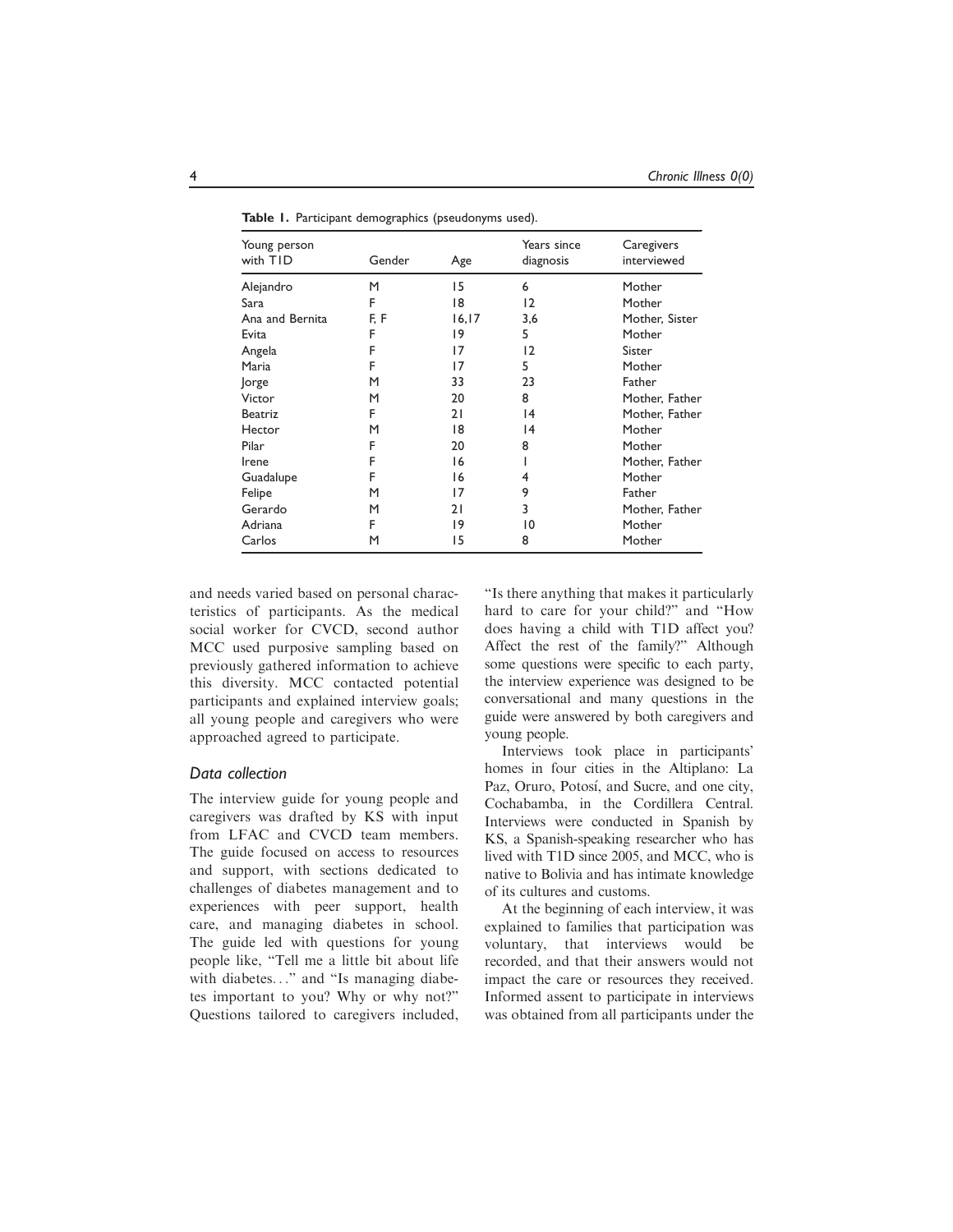age of 18 and informed consent was obtained from all participants over 18 years old. All interviews were conducted with young people and at least one of their caregivers together, except for two in which young people were not able to be present at the time of home visits, so caregivers and young people were interviewed separately. Two sisters who both had T1D were interviewed simultaneously. As a person living with T1D, KS brought a unique understanding of participants' experiences, which facilitated rapport. All interviews were recorded. Table 1 presents participant demographics using pseudonyms.

# Data analysis

Following each interview, KS and MCC discussed their initial impressions of the context, including caregiver and young person dynamics, and the living situation and socioeconomic status of the family. During the data collection period, KS documented discussions with other investigators related to opportunities and challenges that families living in each region faced. These and additional field notes taken during home visits and observations within CVCD clinics complemented interview data.

Inductive thematic analysis was used to systematically code and identify salient themes in the data. $29,30$  Recordings of interviews were transcribed verbatim in Spanish. A narrative summary of each interview was drafted in English. These narrative summaries, along with deductive codes from the interview guide and field notes, informed an initial codebook. The codebook was primarily in English with some in vivo codes in Spanish. Transcripts were uploaded for analysis in Dedoose (Los Angeles, USA) qualitative analysis software. Table 2 outlines in detail the three phases of analysis aims and activities.

# **Results**

When asked to describe life with diabetes, young people repeatedly used the phrase "es la vida normal" ("it's normal life" in English) and the word "normal" ("normal" in English). We explored the apparent contrast between this emerging theme of normalcy and the stories of struggle, fear, and scarcity that young people and their families described in the same interviews. In this section, we present the primary challenges reported by participants and illustrate the two pathways described by young people to achieve normalcy within this context. We conclude with a description of factors that influenced young people's interpretation of la vida normal. For a thematic map of results, see Figure 1.

# **Challenges**

Need for guidance. Young people and their caregivers shared the burden of diabetes and expressed a range of fears. Many families reported feeling blindsided by the diabetes diagnosis and struggling to understand its arrival. Gerardo's father described his family's experience:

Obviously for me it was quite a blow, for the family. Like my son said, at first it was very hard for us to accept.

And his mother added, "Because never, since he was young, had he gotten sick..."

Caregivers were often left navigating uncertainty in multiple realms. Gerardo's father described his family's struggles around eating:

...food was very difficult. We couldn't understand how much carbohydrates were in certain foods, the foods to balance it.

Not understanding diabetes put families at risk for delaying or avoiding treatment and care. Pilar, speaking about the time before she reconnected with CVCD, said: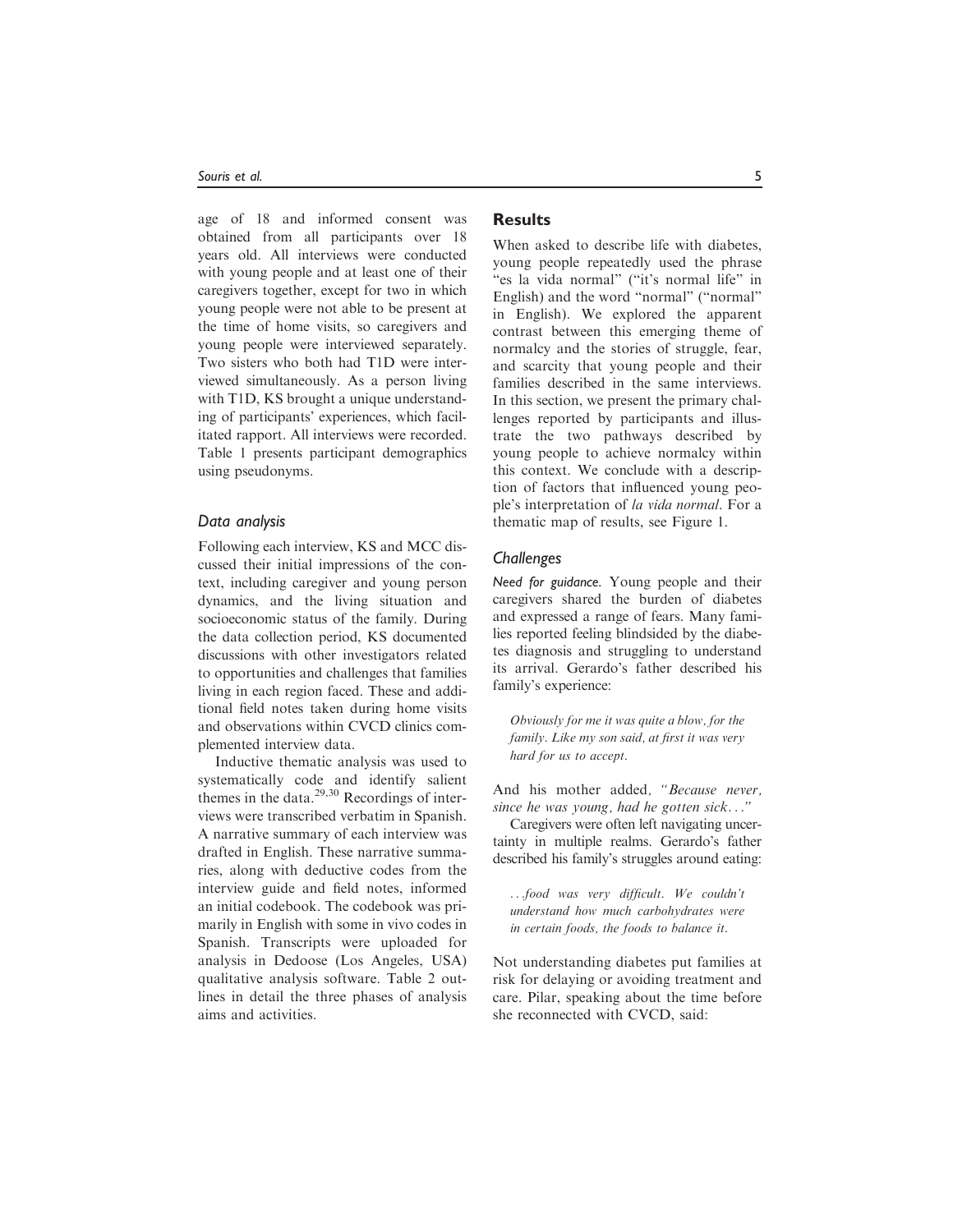| Table 2. Aims and acti                                       | vities within each phase of analysis.                                                                                                                                                                                                                                                                                                                                                                                                                                                                                                                             |                                                                                                                                                                                                                                                                                                                                                                         |                                                                                                                                                                                                                                                                                                                                                                                                                                                                                                                                                                                                                            |
|--------------------------------------------------------------|-------------------------------------------------------------------------------------------------------------------------------------------------------------------------------------------------------------------------------------------------------------------------------------------------------------------------------------------------------------------------------------------------------------------------------------------------------------------------------------------------------------------------------------------------------------------|-------------------------------------------------------------------------------------------------------------------------------------------------------------------------------------------------------------------------------------------------------------------------------------------------------------------------------------------------------------------------|----------------------------------------------------------------------------------------------------------------------------------------------------------------------------------------------------------------------------------------------------------------------------------------------------------------------------------------------------------------------------------------------------------------------------------------------------------------------------------------------------------------------------------------------------------------------------------------------------------------------------|
|                                                              | Phase 1                                                                                                                                                                                                                                                                                                                                                                                                                                                                                                                                                           | Phase 2                                                                                                                                                                                                                                                                                                                                                                 | Phase 3                                                                                                                                                                                                                                                                                                                                                                                                                                                                                                                                                                                                                    |
| Aim                                                          | unexpected, emerging themes<br>broad themes using interview<br>impressions of the data into<br>falling outside of interview<br>Gather and organize initial<br>guide structure. Identify                                                                                                                                                                                                                                                                                                                                                                           | second iteration of the code-<br>tional 26 primary codes and<br>book, which evolved during<br>Phase I to include an addi-<br>Re-code all interviews using<br>28 sub-codes.                                                                                                                                                                                              | focal theme presented here, la<br>promoting each of its primary<br>Develop understanding of the<br>vida normal, and the factors<br>two interpretations.                                                                                                                                                                                                                                                                                                                                                                                                                                                                    |
| es used<br>Number of sub-codes used<br>Number of primary cod | guide structure.<br>20<br>∞                                                                                                                                                                                                                                                                                                                                                                                                                                                                                                                                       | 34<br>48                                                                                                                                                                                                                                                                                                                                                                |                                                                                                                                                                                                                                                                                                                                                                                                                                                                                                                                                                                                                            |
| Analysis activities                                          | During application of these initial<br>support, support lacking, educa-<br>more than one interview: fear,<br>interview guide were applied<br>of the interview guide struc-<br>ture that were mentioned in<br>representing themes outside<br>were identified, as described<br>tion, and supplies. Four other<br>primary codes were applied<br>codes, other salient themes<br>Four primary codes mapping<br>to each interview: positive<br>onto domains within the<br>alternative remedies, intact<br>family, and la vida normal<br>('normal life').<br>in Phase 2. | self-education, and isolation/feel-<br>During this phase of coding, we<br>the focal theme presented in<br>identified two primary inter-<br>included family support, diag-<br>such as problems with family,<br>pretations of la vida normal,<br>nosis, trauma, and darkness/<br>uncertainty, and sub-codes<br>Additions to primary codes<br>this analysis.<br>ing alone. | moted acceptance of TID and<br>diabetes, barriers to acceptance,<br>Overlaying these broad codes<br>ways in which concerns were<br>the challenges that promoted<br>tance of diabetes, resistance to<br>time using four codes: accep-<br>factors whose presence pro-<br>In this phase, the primary code<br>normal allowed us to identify<br>and facilitators of acceptance.<br>observe co-occurrence with<br>and caregiver fear, to identify<br>fear was split into youth fear<br>Interviews were coded a third<br>onto already coded data to<br>interpretations of la vida<br>each of the two primary<br>resistance to it. |
|                                                              |                                                                                                                                                                                                                                                                                                                                                                                                                                                                                                                                                                   |                                                                                                                                                                                                                                                                                                                                                                         | shared or differed between<br>the two parties.                                                                                                                                                                                                                                                                                                                                                                                                                                                                                                                                                                             |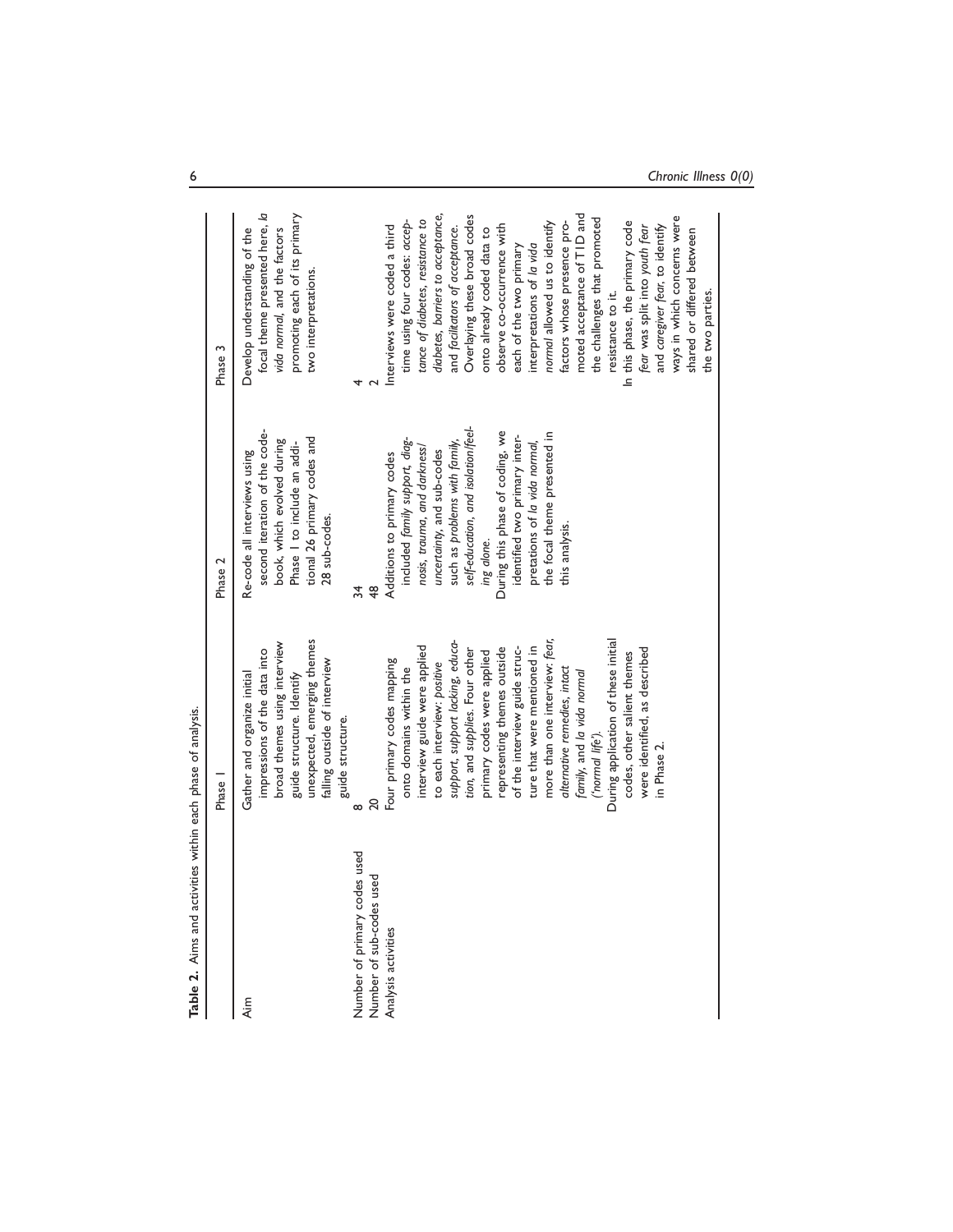

Figure 1. Thematic map of results.

Then no, I was not taking any treatment. I didn't have the entire explanation...so I stopped (treatment). Two years passed like that, and I became bedridden because I'd been admitted to the hospital and had not recovered...

Caregivers' fear: survival. Families dealt with fears related to uncertainty around diabetes, including its management and complications, which kept them in a state of distress and anxiety. Additionally, some caregivers reported negative experiences with physicians and fear related to seeking medical care. Irene's mother told us:

We are afraid to go...if she gets sick, to go to the doctors in case they say to us, 'she has this disease and she isn't able to control it.' This fear has stayed with us...

For many families, hypoglycemia was a major concern. Beatriz's mother stated starkly, "I'm terrified of lows." Victor's father described his family's response:

We leave the house and we're always on the phone, "How are you? Where are you?" like that. Because from one moment to the next he drops and it's dangerous... Now we're used to it, but at first we didn't know what to do. It scared us, but little by little we have learned.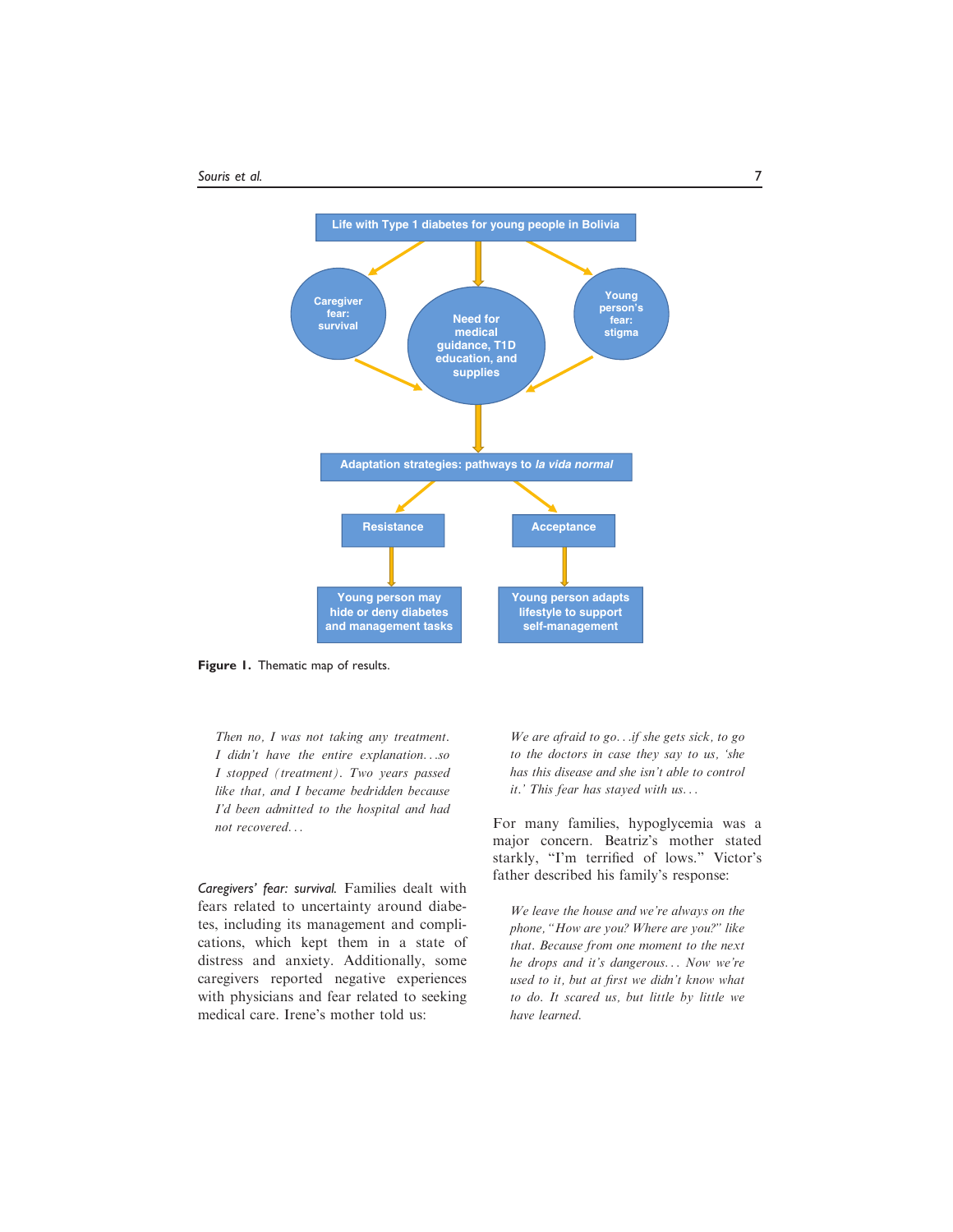As illustrated in the above quote, connecting to the supportive medical team at CVCD and receiving reinforcement and guidance allowed families to let go of some of their fears, even as their vigilance remained.

Young people's fear: stigma. While caregivers were preoccupied with fears related to their child's survival, young people expressed concerns related to quality of life. Many reported interactions with others who were afraid of "catching" diabetes. Maria explained, "People at my high school sometimes look at me strangely, they think that it's a disease you can catch ...".

When asked what the biggest challenge was for young people with T1D in Bolivia, Alejandro said:

I think [it's] the people around us... they don't know about it, I think sometimes they talk bad or think that it's contagious, or something like that.

Facing social stigma was painful for young people. Hector recounted his struggles with stigma as a child:

During this time diabetes wasn't well known. There were rumors that... you could catch it from blood, things like that, so they (people at school) used to say, "Get away from him, he'll get you sick!" ... It was a little hard during this time.

Even young people who didn't mention stigma related to contagion expressed fears that T1D would affect them socially. Speaking of her diagnosis, Adriana said, "It made me very sad. I thought, 'I'll never have a boyfriend."

Encountering stigma related to diabetes prior to and after diagnosis increased the risk that caregivers and young people would avoid medical care and try to hide diabetes.

# Adaptation strategies: pathways to la vida normal

When asked to talk about their life with diabetes, the majority of young people responded with, "es la vida normal" or, "it's just normal life." However, this response had two interpretations: resistance and acceptance, presented here through narrative case studies.

Resistance. Expressing the normalcy of life with T1D did not indicate acceptance of diabetes for all young people, as illustrated in the following narrative from an interview with Maria.

After the interview began, Maria attested to the normalcy of her life almost immediately:

Well, my disease, I take it like a normal person. Always...I live my life normally, I behave normally, um, everything is normal, dismissing the notion that diabetes had much effect on her. In response to the question, How does diabetes affect your life? Maria described her interpretation of normalcy, which for her meant forgetting about diabetes:

Hmm well I give myself a shot in the morning... I hardly think about my diabetes [laughing]. No, I forget a lot about my diabetes. You know, if I have to eat something,  $I$  eat it.  $I$  forget...

In the beginning of the interview, Maria made an effort to express that diabetes did not control her. She attested to her love of soda, The thing that I love the most is soda, and laughed as she told us, If it doesn't have sugar, I prefer not to drink it. Through maintaining these food choices, Maria strove to set herself apart from others who she saw changing their behavior in response to diabetes: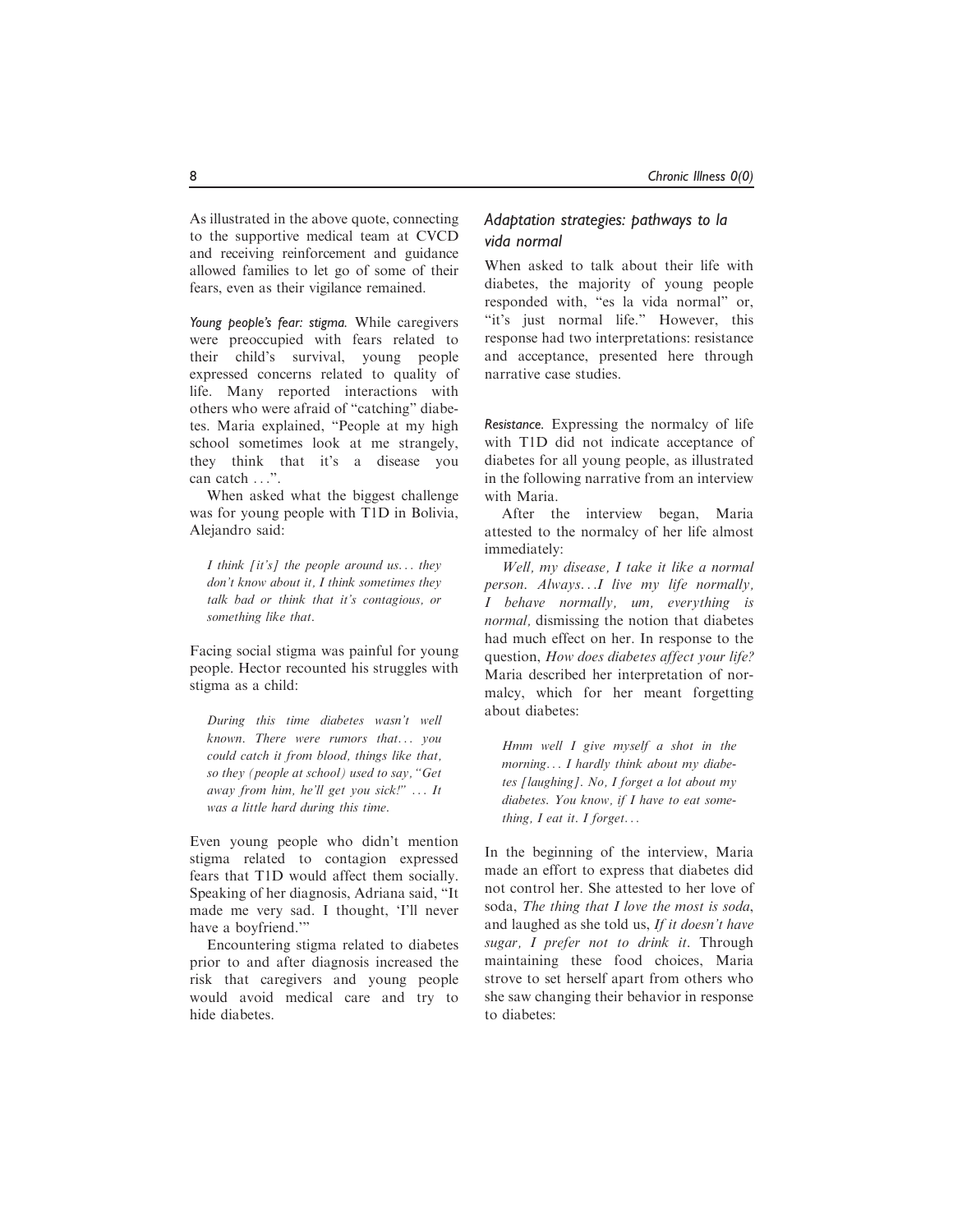Well I know people that have diabetes and they get really worked up about it. Not me, when  $I$  go to a party  $I$  always serve myself soda...

As the interview went on, it became apparent that maintaining a guise of life as usual was a coping mechanism prompted by her fears of stigma. When asked what she feared most about diabetes, Maria's response was not nighttime hypoglycemia or running out of supplies, but rather, people.

Ultimately, Maria admitted that her difficult emotions around diabetes precipitated many decisions in her life: I'm afraid sometimes of having a difficulty in the street ... also sometimes I avoid going out. She became tearful as she spoke of continually grappling with fears and doubts that had led her to question her future aspirations and the impact diabetes would have on them:

...Sometimes I feel strange at school, I don't know if it's because of my, sometimes it's hard for me to understand the teachers... It's hard for me. And I say to myself, 'Could it be my diabetes? Will I be able to go to university?' I say. 'Will I be able to?'

Maria grappled with difficult emotions related to how others perceived her and the physical impacts of diabetes that made her fearful of her abilities. For Maria and others, affirming that life with diabetes was no different than the ambiguous "vida normal" did not indicate acceptance, but rather resistance to its impacts on their lives.

Acceptance. While many young people described life with T1D as "la vida normal," not all pursued normalcy by hiding or minimizing the effects of diabetes. When asked about life with diabetes, Ariana said:

For me it's normal and it's better because on top of that we have healthier habits, in relation to exercise, our diets ... In school, at the university, yes, it's normal in my life, I haven't had any problems... in relation to my studies. Yes, I've had problems, like any other youth with diabetes, but I recover well, thank God, and it's all good. Normal. For me it's a normal life...my friends see me and they think I don't have diabetes, I'm a normal person, so, it's all good.

Although it was still important to Ariana that her friends see her as a normal person, instead of forgetting about diabetes, she described actively managing her glucose levels with dietary and exercise choices that she had embraced as a healthier way of being:

"Well, (before) my mother always cooked a lot of carbohydrates... I ate a lot of bread, lots of rice, a lot of corn, a lot of cheese, and I was used to eating this way, and now... I eat it, but not much. Now... she cooks soups instead of a lot of carbohydrates, a lot of vegetables, also meat with less fat...I used to drink sodas but now I don't like them, now I drink a glass of fruit juice with water, or just water. Lots of fruit. Food like hamburgers and pizzas I don't eat much... I like them a lot, but I just eat them every once in a while... [laughs].

For Ariana, her mother's willingness to change not just what was on her plate, but what the whole family ate, created a mealtime environment in which she could find normalcy while actively managing diabetes.

#### Factors supporting acceptance

Family sharing in care. Ariana and other young people who had begun to accept and integrate T1D into their lives spoke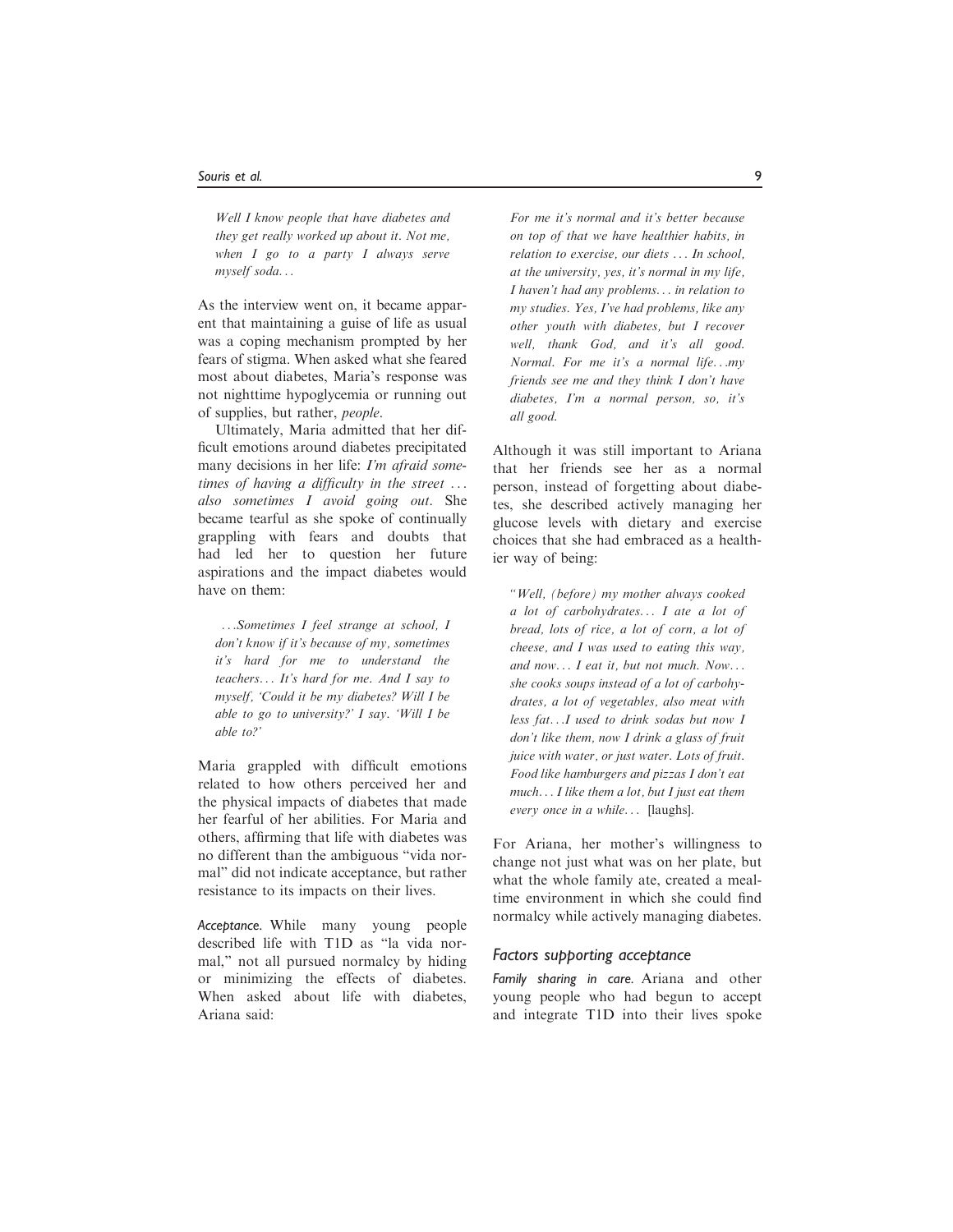| Young person                                                                                                                                         | Caregiver                                                                                                                                         |  |
|------------------------------------------------------------------------------------------------------------------------------------------------------|---------------------------------------------------------------------------------------------------------------------------------------------------|--|
| Beatriz: My parents have cared for me, my whole<br>family, my aunts and uncles came to my side,<br>even my cousin who is in elementary school.       | Beatriz's mother: She is part of us.                                                                                                              |  |
| Interviewer: "Who helps you the most with<br>diabetes?" Victor: "My familymy, everyone.<br>My brothers and sisters, and my father and<br>my mother." | Victor's mother: We all worry about him. His<br>siblings too are always calling, asking, 'how is<br>brother?' and we're always supportive of him. |  |

often of the importance of family support. Jorge told us:

Something that I have noted also is that, well as I've been through 23 years with diabetes, the family has been fundamental to my being supported.

Many young people expressed the key role of family support, and caregivers described caring for the child's diabetes as a family responsibility (see Table 3).

Impact of CVCD support. Caregivers attributed their learning and subsequently their ability to support their children emotionally and operationally, to the education, care, and LFAC-donated supplies that they received from CVCD. Gerardo's father characterized CVCD as a sanctuary that helped his family heal from the trauma of diagnosis:

The center here in Cochabamba, at least for me, for my family, is like a temple where we go to gain more knowledge.

Beatriz's mother, who struggled with depression following her young daughter's diagnosis, illustrated how CVCD helped her overcome her initial trepidation and learn to give her daughter insulin injections: My hand trembling, they taught me there. She described frequent hospitalizations related to hypoglycemia and her daughter's distress prior to finding CVCD:

Well, in the beginning there wasn't a way to check her blood sugar. And she was already having problems. Lows, convulsions. A lot. And she didn't feel that she was bad (low). As there wasn't a way to check it, we had to take her every time to the hospital, so that they could check it there...Thank God the test strips came. Her desperation has gone, I think with finding the center. And there they helped us. They have prepared us. They have explained to us. They have helped us a lot... as far as... how to live with this. They have gotten us accustomed to new ways of living... So we check it  $$ until 11 at night we are all awake, we see how it is and then we sleep peacefully because we know she's going to wake up well.

Being able to monitor Beatriz's blood glucose at home offered the whole family peace of mind, which, in combination with education and care from the medical team at CVCD, created a powerful synthesis of support.

Learning from peers. As caregivers learned from health educators and each other at the center, education alongside similar peers helped young people overcome their fears. Alejandro described how meeting others at the center helped him feel less alone and visualize success: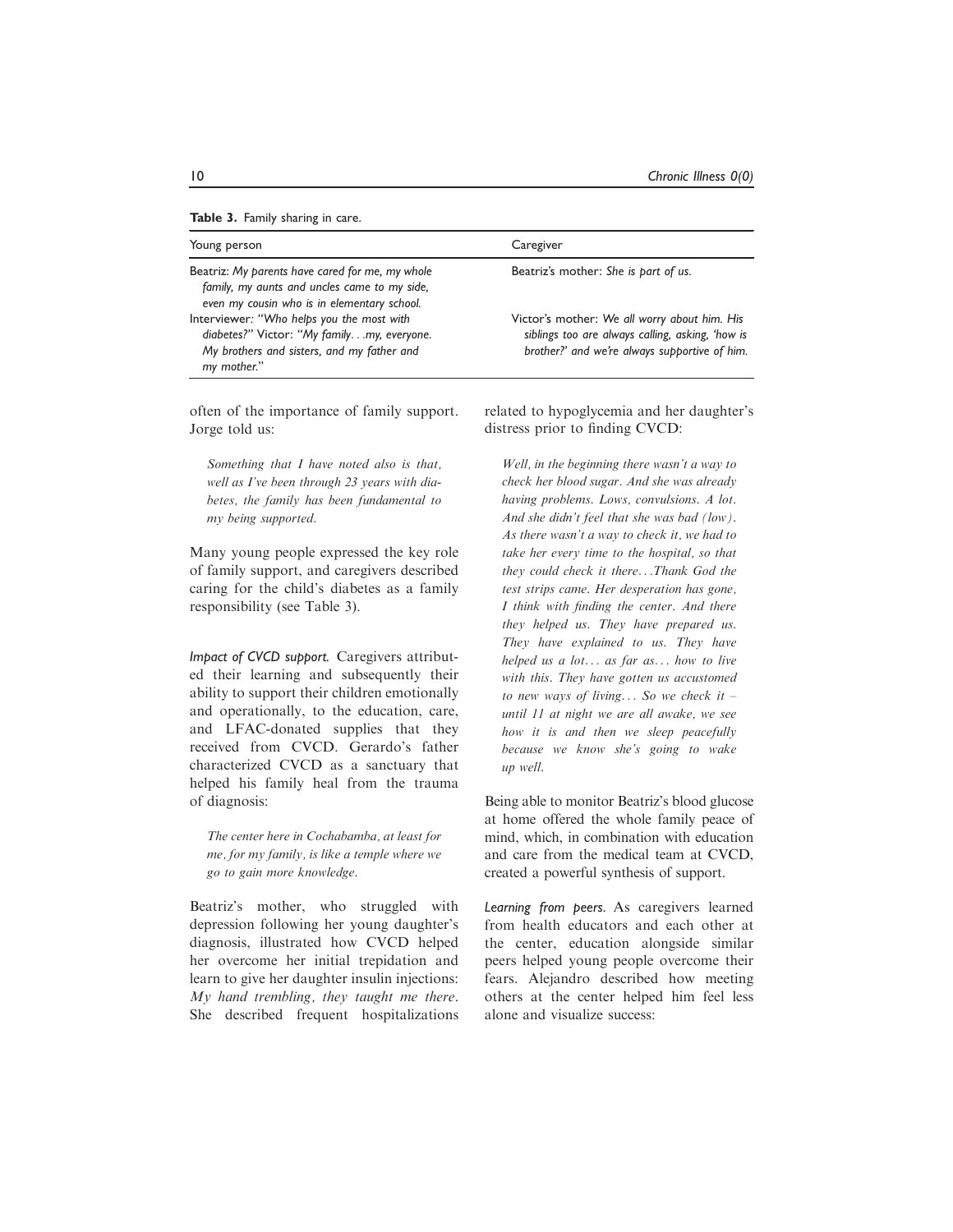I was afraid that I was the only one. But when I met others in the center, well after that we could spend time together and share experiences... now with the center, and the people I have met around this disease, now I have had more experiences and know how to manage this.

Sharing the experience of diabetes with others helped young people overcome isolation by offering them a group in which their experience was the norm. When asked how it felt getting to know others with T1D at a CVCD educational camp, Irene said:

Yikes, weird, because everyone knew how to give themselves shots and how to correct themselves and I was new ... but they are normal people...They aren't different from anyone else.

Jorge spoke of how camps offered him an opportunity to experience normalcy on a new level: At the camps we share as diabetics, but with our families, no.

Even when caregivers were highly engaged in diabetes care, connecting with peers offered young people an irreplaceable experience of support.

# **Discussion**

We found that young people with T1D in Bolivia strove to achieve normalcy despite living in a context of resource scarcity, stigma, and varying levels of support. Whereas for some, expressing that life with T1D was "la vida normal" meant that they had adapted their lives to include its management, for others, it indicated resistance to changing in response to diabetes. For example, Ariana was able to achieve la vida normal by completely reimagining normalcy to incorporate T1D. In contrast, achieving the sense of normalcy that Maria desired required her to minimize the effects of diabetes and negate the need to modify her habits for its management.

It is not unexpected that some young people denied the effects of T1D or engaged in behaviors to hide or minimize its effect on their lives. Other studies have supported the resentment, anger, and depression that often accompany diagnosis and life with T1D, especially for young people. $31-33$ Emotional distress and elevated glycaemia can operate in a vicious cycle, each exacerbating the other.<sup>34,35</sup> Additionally, experienced and perceived stigma has been associated with poorer glycemic outcomes.<sup>36</sup> While it was outside of the study's scope to explore how experiences of stigma varied for individuals based on ethnic background, it is likely that in an ethnically diverse nation like Bolivia, some individuals were more vulnerable to marginalization than others due to existing inequities.<sup>17,37</sup>

Research has demonstrated that receiving appropriate medical, family, and peer support, both operational and emotional, fosters acceptance of T1D management tasks in youth.2,38,39 Among adolescents, the ability to prioritize diabetes correlates to improved blood glucose control.<sup>40,41</sup> Wiebe et al. found that "diabetes goal planning" was associated with improved selfmanagement in adolescent participants, which in turn had a positive effect on HbA1c outcomes.<sup>40</sup> We were not able to compare clinical outcomes with qualitative findings for young people in this study; however, Duarte et al. $12$  demonstrated that young patients of CVCD were achieving average HbA1c levels similar to those of comparable age living in the United States.<sup>23</sup>

A child's short and long-term health with T1D depends on access to a network of support, including family, community, health care expertise in T1D, and health care systems.2,12,42,43 Beran has drawn on Maslow's needs theory<sup>44</sup> to develop a hierarchy of needs specific to T1D, which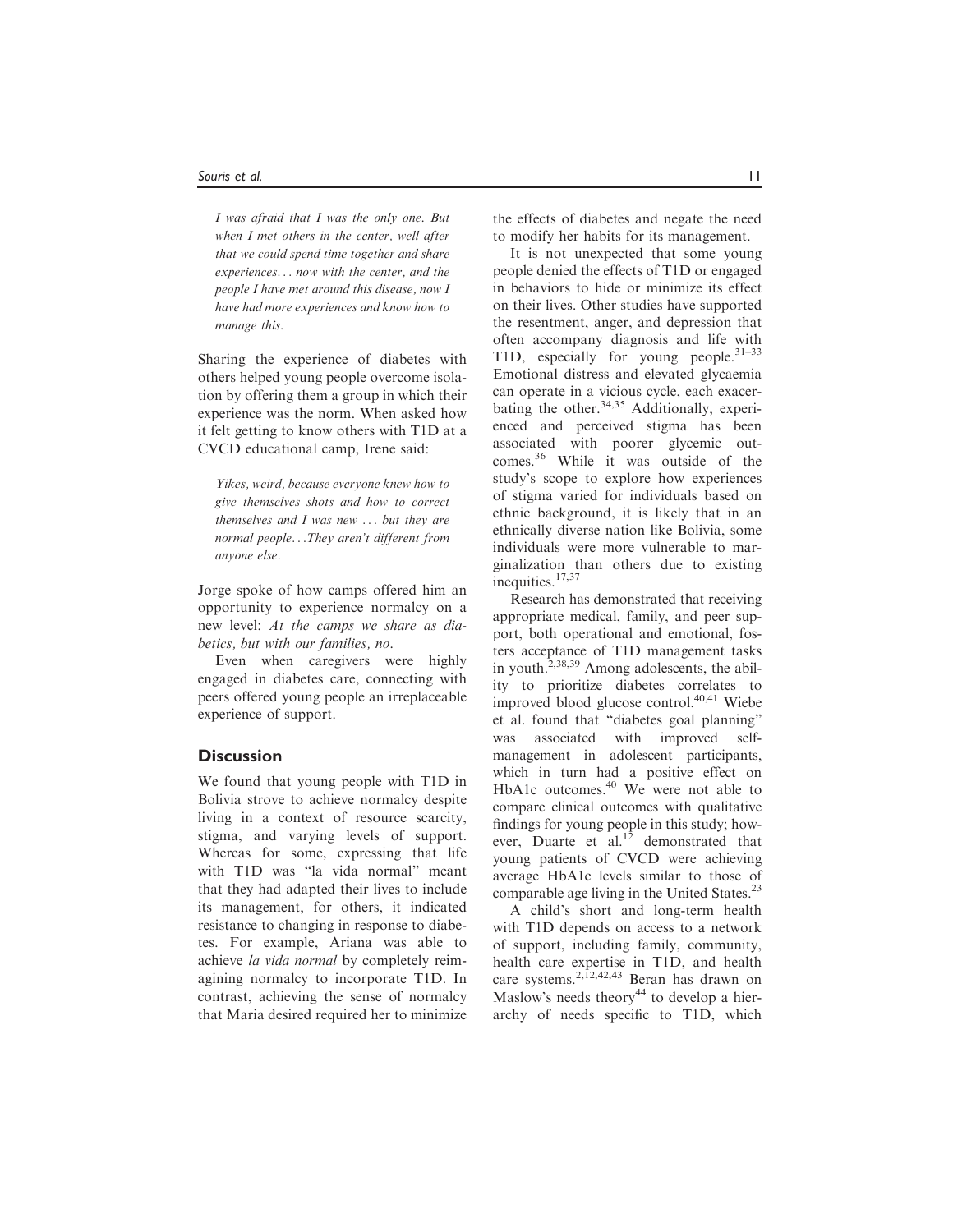

Figure 2. Interdependent spheres of support.

includes those necessary for survival and those, higher up,necessary for 'self-actualization.<sup>45</sup> In our study, participants' descriptions of the partnership between CVCD and LFAC echoed a similar phenomenon, which we display in Figure 2 as a system of interdependent spheres of support, each enabling and strengthening the next.

The monthly collection of supplies from CVCD ensured that families stayed connected to health care and education delivery. Caregivers described this as a force that empowered them to "seguir adelante" ("continue on" in English) in adapting home life to suit their child's needs. In this way, supplies from LFAC and education from CVCD worked synergistically. The type and amount of family support available to young people hinged on the emotional and functional support that caregivers were able to access. In turn, having an adaptive home environment in which the family shared in T1D care helped young people find stability, while peer support lessened the weight of diabetes for all.

Caregivers carried a large burden of management tasks and were the first line of support when young people grappled with frustrations, anxiety, or fears related to diabetes. Numerous studies support the centrality of the family and specifically of key

caregivers (typically mother and/or father) in determining young people's adherence to self-management behaviors.<sup>2,38,46,47</sup> Rostami et al. conducted a qualitative study with adolescents with T1D in Iran and reported that, "receiving tangible, informational, and emotional support from the family and society, advanced youths' goals related to normalcy."2 Similarly, for families living with T1D in Bolivia, when young people displayed a positive attitude towards active selfmanagement, caregivers had led the way; making changes to what the child and family ate, administering shots to young or newly diagnosed children, and ensuring that children performed glucose checks.

While accessing comprehensive support through CVCD allowed caregivers to gain the emotional strength and practical skills to help their child, connecting to peer support enabled young people to feel understood on a core level and helped them to accept diabetes. Support from peers has a demonstrated influence on the well-being and clinical outcomes of young people with  $T1D; ^{48-50}$  Rostami et al. found this to be the case even when those peers were not living with T1D themselves.<sup>2</sup>

The process of learning to manage and accept diabetes is lifelong, and subsequently, young people need varying amounts and types of support as they progress into adulthood.<sup>22</sup> Resistance and *adaptation* were not mutually exclusive; one individual could engage with both over time.<sup>43</sup> Indeed, other studies have supported the multitude of factors, including personality and age at diagnosis, that influence a young person's ability to manage and accept diabetes.<sup>22</sup> In this study, we saw access to medical, family, and peer support as key determinants of whether or not young people engaged in resistance: denying, hiding, or minimizing the effects of T1D, or acceptance: making changes in response to and creating a "new normal"<sup>51</sup> around it. When young people were able to access complimentary spheres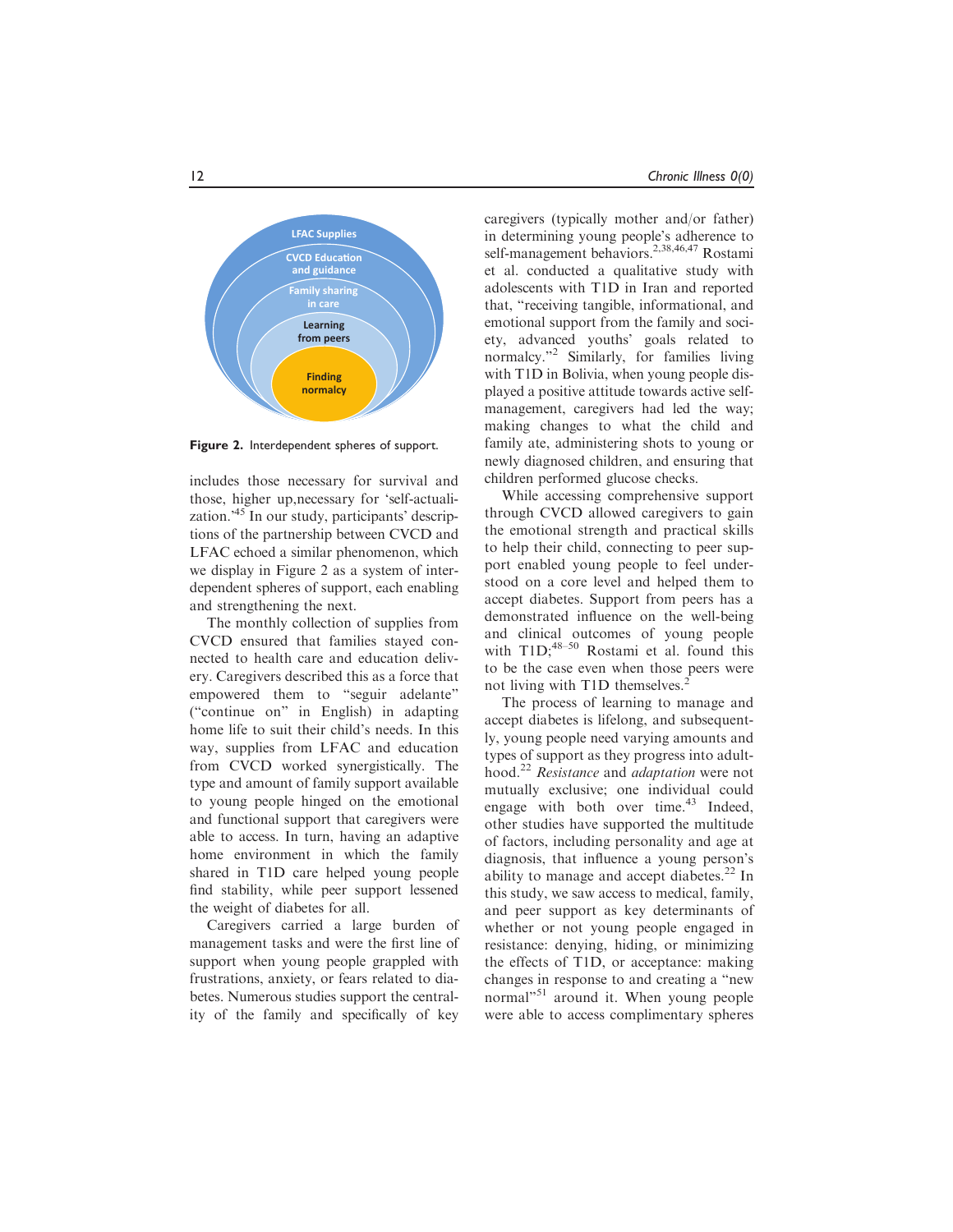of support, prioritized diabetes management could become la vida normal, because their entire network was sharing in the care.

# Limitations

Our study had several limitations affecting its generalizability. We were only able to sample from youth who were enrolled in the CVCD/LFAC program, which means we did not engage with families who fell above the socioeconomic threshold to qualify for support or those who were unable to connect to care for other reasons. This was partially mitigated by CVCD's wide inclusion criteria based on a family's perception of their need; furthermore, CVCD strives to identify and reach all children diagnosed with T1D in the regions where it has a presence. We did not collect detailed demographic information or design the study to allow for comparison based on ethnic background or socioeconomic status, and further research in these areas is warranted. A limitation of analysis is that only one researcher was involved in coding; however, cross-checking of the interpretation and presentation of results occurred numerous times among the study team.

# Conclusion

In conclusion, diabetes support programs like CVCD can encourage families in LMICs to stay connected to care, and create an essential network of support by addressing the educational and emotional needs of young people with T1D and their families. Further research is required to understand how to best mobilize spheres of support within contexts of stigma and scarcity to empower young people and their families to accept and adapt to T1D.

# Acknowledgements

We would like to thank Dr. Lori Carter-Edwards who advised the development and progression of the initial capacity-needs assessment and subsequent report, and Dr. Jo Anne Earp, who provided feedback and support during the initial preparation of the study abstract and its presentation. Our sincerest thanks goes to the medical team, staff, and volunteers at the main CVCD office in Cochabamba and its satellite locations. Finally, we would like to thank all of the young people and families who shared their homes, stories, and strength.

# Contributorship

GO advised development of the project aims and data collection methods and materials. KS created data collection materials, which were further refined by ED, MCN, and MCC. KS and MCC managed sampling and data collection. KS wrote the manuscript. CB contributed to analysis and manuscript revisions. GO, EK, BJA, and AM advised progression of the manuscript and contributed to manuscript revisions. ED, MCC, and MCN contributed to manuscript revisions.

#### Declaration of conflicting interests

The author(s) declared no potential conflicts of interest with respect to the research, authorship, and/or publication of this article.

#### Ethical approval

This study was approved by the institutional research board (IRB) of the University of North Carolina at Chapel Hill, IRB #: 16-2540 and by the Board of Centro Vivir con Diabetes (CVCD) in Bolivia.

### Funding

The author(s) received no financial support for the research, authorship, and/or publication of this article.

# **Guarantor**

GO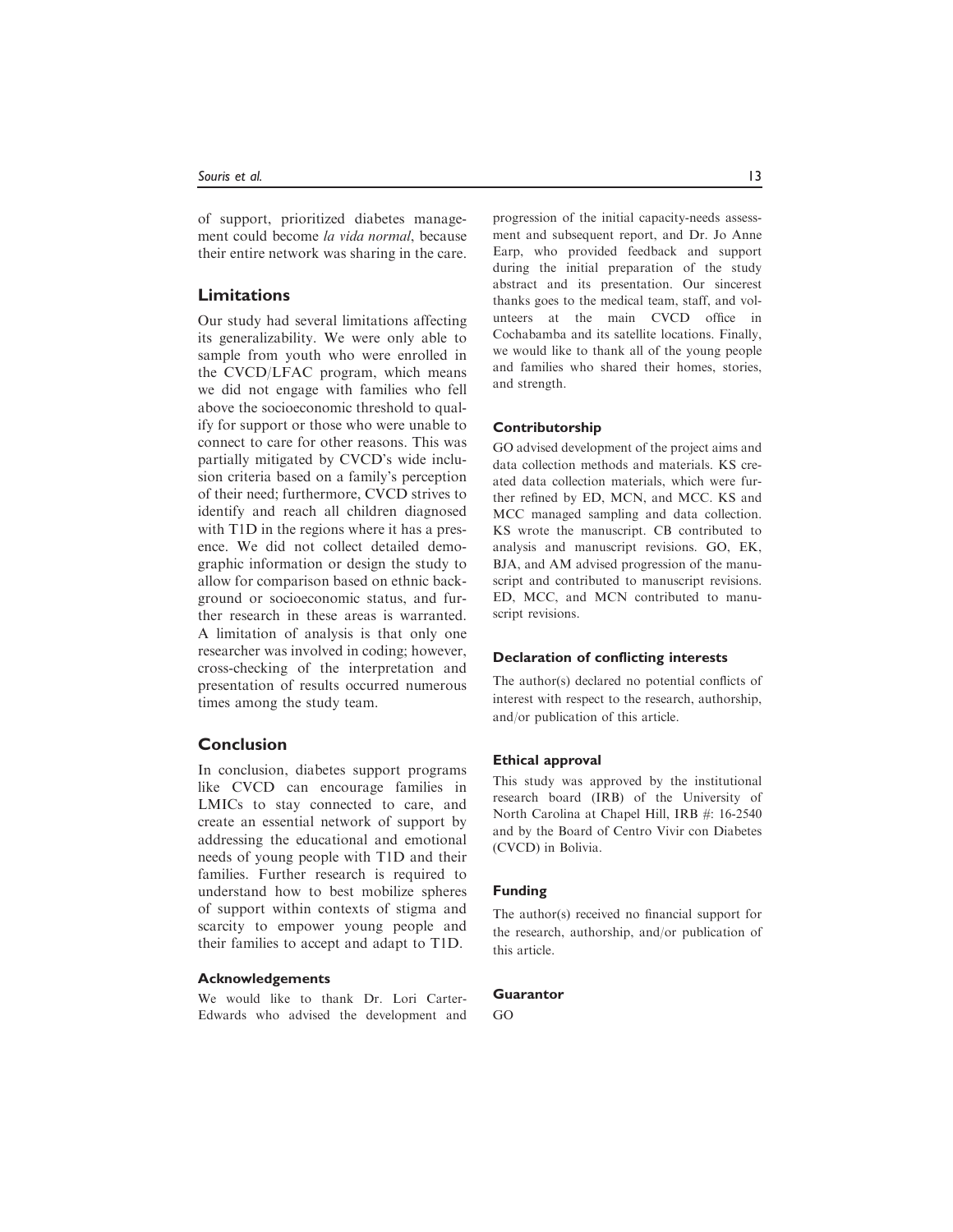# Informed Consent

Verbal informed assent was obtained for all participants younger than 18 years of age, and verbal informed consent was obtained for all participants over 18 years of age. In addition, all participants signed a media authorization form specifying that interviews could be used for purposes not limited to articles for publication.

# ORCID iD

Katherine J Souris **b** [http://orcid.org/0000-](http://orcid.org/0000-0003-3936-7339) [0003-3936-7339](http://orcid.org/0000-0003-3936-7339)

# References

- 1. Weinger K, O'Donnell KA and Ritholz MD. Adolescent views of diabetes-related parent conflict and support: a focus group analysis. J Adolesc Health 2001; 29: 330–336.
- 2. Rostami S, Parsa-Yekta Z, Najafi Ghezeljeh T, et al. Supporting adolescents with type 1 diabetes mellitus: a qualitative study. Nurs Health Sci 2014; 16: 84–90.
- 3. Bechara GM, Castelo Branco F, Rodrigues AL, et al. "KiDS and Diabetes in Schools" project: experience with an international educational intervention among parents and school professionals. Pediatr Diabetes 2018; 19: 756–760.
- 4. Haugvik S, Beran D, Klassen P, et al. "My heart burns" – a qualitative study of perceptions and experiences of type 1 diabetes among children and youths in Tajikistan. Chronic Illn 2017; 13: 128–139.
- 5. Kratzer J. Structural barriers to coping with type 1 diabetes mellitus in Ghana: experiences of diabetic youth and their families. Ghana Med J 2012; 46: 39–45.
- 6. Ogle GD, Kim H, Middlehurst AC, et al. Financial costs for families of children with Type 1 diabetes in lower-income countries. Diabet Med 2016; 33: 820–826.
- 7. Ogle GD, Middlehurst AC and Silink M. The IDF Life for a Child Program Index of diabetes care for children and youth. Pediatr Diabetes 2016; 17: 374–384.
- 8. The World Factbook Central Intelligence Agency, [https://www.cia.gov/library/publica](https://www.cia.gov/library/publications/the-world-factbook/geos/bl.html) [tions/the-world-factbook/geos/bl.html](https://www.cia.gov/library/publications/the-world-factbook/geos/bl.html) (accessed 28 December 2017).
- 9. WHO|B (P S O) [I], [http://www.who.int/coun](http://www.who.int/countries/bol/en/) [tries/bol/en/](http://www.who.int/countries/bol/en/) (accessed 28 December 2017)
- 10. WHO|C[I]. [https://www.who.int/countries/](https://www.who.int/countries/chl/en/) [chl/en/](https://www.who.int/countries/chl/en/) (accessed 13 February 2019).
- 11. WHO|P[I]. [https://www.who.int/countries/](https://www.who.int/countries/per/en/) [per/en/](https://www.who.int/countries/per/en/) (accessed 13 February 2019).
- 12. Duarte Gómez E, Gregory GA, Castrati Nostas M, et al. Incidence and mortality rates and clinical characteristics of Type 1 diabetes among children and young adults in Cochabamba, Bolivia. J Diabetes Res 2017; 2017: 8454757.
- 13. Villarroel D. Country report: access to insulin analogs in Bolivia. Diabetes Voice Online 2017; 63: 2, [https://www.idf.org/component/](https://www.idf.org/component/attachments/attachments.html?id=1182&hx0026;task=download) [attachments/attachments.html?id](https://www.idf.org/component/attachments/attachments.html?id=1182&hx0026;task=download)=[1182](https://www.idf.org/component/attachments/attachments.html?id=1182&hx0026;task=download)& [task](https://www.idf.org/component/attachments/attachments.html?id=1182&hx0026;task=download)=[download](https://www.idf.org/component/attachments/attachments.html?id=1182&hx0026;task=download) (accessed 2018).
- 14. Schilling LS, Knafl KA and Grey M. Changing patterns of self-management in youth with type I diabetes. J Pediatr Nurs 2006; 21: 412–424.
- 15. Vesco AT, Feldman MA, Evans MA, et al. Parent-adolescent dyadic diabetes distress: associations with A1c and diabetes-related strengths. Fam Syst Health 2018; 36: 357-367.
- 16. Cunningham NR, Vesco AT, Dolan LM, et al. From caregiver psychological distress to adolescent glycemic control: the mediating role of perceived burden around diabetes management. J Pediatr Psychol 2011; 36: 196–205.
- 17. The International Work Group for Indigenous Affairs (IWGIA). The indigenous world 2018. Copenhagen: International Work Group for Indigenous Affairs, 2018, pp.175–183, [https://www.iwgia.org/images/](https://www.iwgia.org/images/documents/indigenous-world/indigenous-world-2018.pdf) [documents/indigenous-world/indigenous](https://www.iwgia.org/images/documents/indigenous-world/indigenous-world-2018.pdf)[world-2018.pdf](https://www.iwgia.org/images/documents/indigenous-world/indigenous-world-2018.pdf)
- 18. IDF Life for a Child Countries, [https://](https://lifeforachild.org/what-we-do/who-we-support/countries.html) [lifeforachild.org/what-we-do/who-we-sup](https://lifeforachild.org/what-we-do/who-we-support/countries.html) [port/countries.html](https://lifeforachild.org/what-we-do/who-we-support/countries.html) (accessed 10 May 2018).
- 19. United Nations Development Programme. Capacity Assessment Methodology User's Guide. Capacity Development Group Bureau for Development Policy. New York, NY: United Nations Development Programme, 2008, pp.35–36.
- 20. Beran D. Needs and needs assessments: a gap in the literature for chronic diseases. Sage Open 2015; 5: 3–7.
- 21. Wiebe DJ, Berg CA, Mello D, et al. Selfand social-regulation in Type 1 diabetes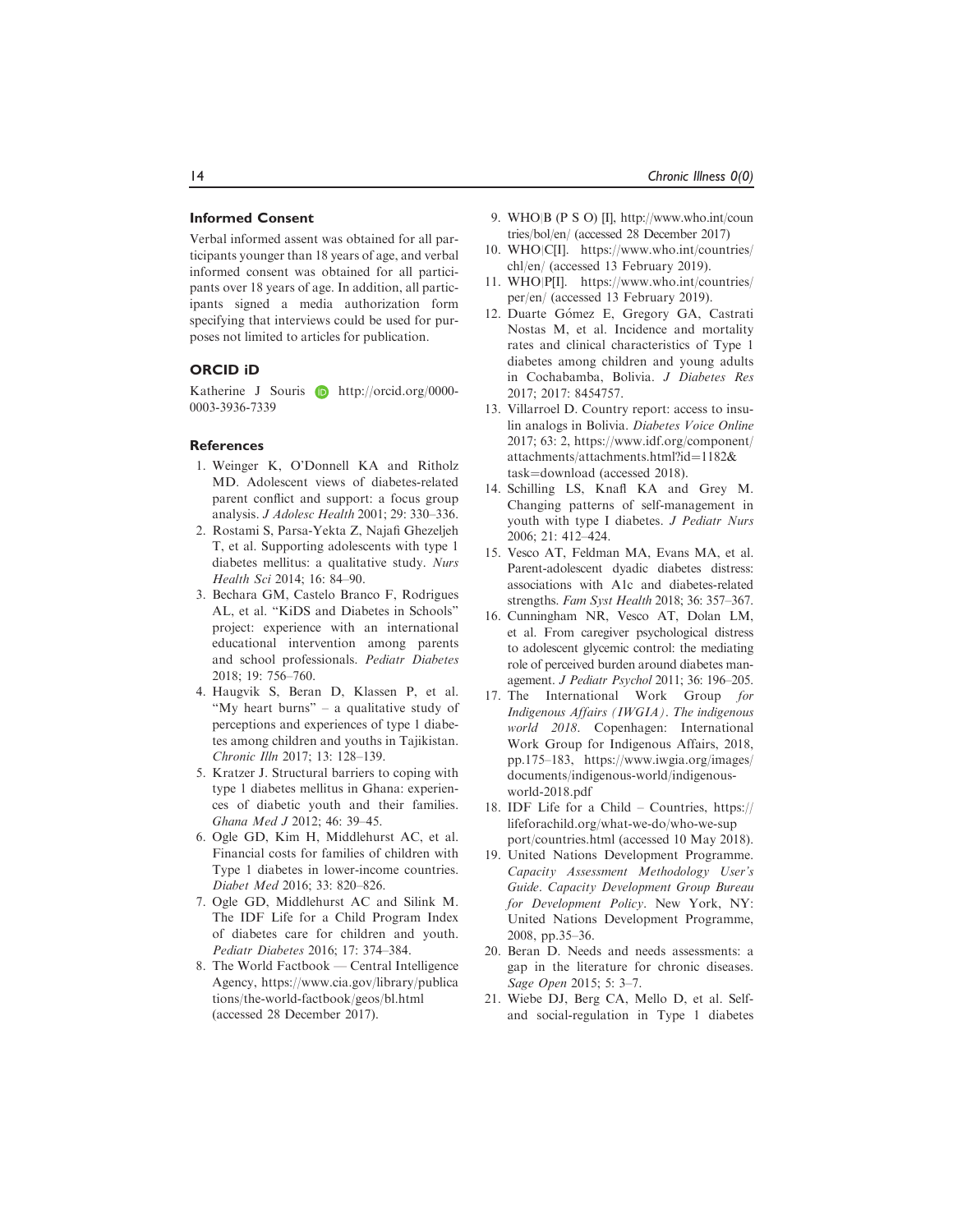management during late adolescence and emerging adulthood. Curr Diab Rep 2018; 18: 23 .

- 22. Sparud-Lundin C, Ohrn I and Danielson E. Redefining relationships and identity in young adults with type 1 diabetes. J Adv Nurs 2010; 66: 128–138.
- 23. Miller KM, Foster NC, Beck RW, et al. Current state of type 1 diabetes treatment in the U.S.: updated data from the T1D Exchange clinic registry. Diabetes Care 2015; 38: 971–978.
- 24. Pinhas-Hamiel O, Hamiel U, Boyko V, et al. Trajectories of HbA1c levels in children and youth with type 1 diabetes. PLoS One 2014 Oct 2; 9: e109109.
- 25. Lawes T, Franklin V and Farmer G. HbA1c tracking and bio-psychosocial determinants of glycaemic control in children and adolescents with type 1 diabetes: retrospective cohort study and multilevel analysis. Pediatr Diabetes 2014; 15: 372–383.
- 26. Insabella G, Grey M, Knafl G, et al. The transition to young adulthood in youth with type 1 diabetes on intensive treatment. Pediatr Diabetes 2007; 8: 228–234.
- 27. Beck RW, Tamborlane WV, Bergenstal RM, et al. The T1D Exchange clinic registry. J Clin Endocrinol Metab 2012; 97: 4383–4389.
- 28. Paris CA, Imperatore G, Klingensmith G, et al. Predictors of insulin regimens and impact on outcomes in youth with type 1 diabetes: the SEARCH for Diabetes in Youth study. *J Pediatr* 2009; 155: 183–189.e1.
- 29. Vaismoradi M, Turunen H and Bondas T. Content analysis and thematic analysis: implications for conducting a qualitative descriptive study. Nurs Health Sci 2013; 15: 398–405.
- 30. Braun V and Clarke V. Using thematic analysis in psychology. Qual Res Psychol 2006;  $3: 77-101$ .
- 31. Cumba-Avilés E. Cognitive-behavioral group therapy for Latino youth with Type 1 diabetes and depression: a case study. Clin Case Stud 2017; 16: 58–75.
- 32. Ziegler R and Neu A. Diabetes in childhood and adolescence. Dtsch Arztebl Int 2018; 115: 146–156.
- 33. Powers MA, Richter SA, Ackard DM, et al. Diabetes distress among persons with type 1 diabetes. Diabetes Educ 2017; 43: 105–113.
- 34. Lawrence JM, Standiford DA, Loots B, et al. Prevalence and correlates of depressed mood among youth with diabetes: the SEARCH for Diabetes in Youth study. Pediatrics 2006; 117: 1348–1358.
- 35. Hilliard ME, Wu YP, Rausch J, et al. Predictors of deteriorations in diabetes management and control in adolescents with type 1 diabetes. J Adolesc Health 2013; 52: 28–34.
- 36. Brazeau A-S, Nakhla M, Wright M, et al. Stigma and its association with glycemic control and hypoglycemia in adolescents and young adults with Type 1 diabetes: cross-sectional study. J Med Internet Res 2018; 20: e151.
- 37. Georgetown University Political Database Of the Americas. Indigenous peoples, democracy and political participation. Georgetown University, 2006, [http://pdba.georgetown.](http://pdba.georgetown.edu/IndigenousPeoples/demographics.html) [edu/IndigenousPeoples/demographics.html](http://pdba.georgetown.edu/IndigenousPeoples/demographics.html) (accessed 21 February 2019).
- 38. Kyngas H and Rissanen M. Support as a crucial predictor of good compliance of adolescents with a chronic disease. J Clin Nurs 2001; 10: 767–774.
- 39. Kyngäs H. Support network of adolescents with chronic disease: adolescents' perspective. Nurs Health Sci 2004; Dec6: 287–293.
- 40. Wiebe DJ, Baker AC, Suchy Y, et al. Individual differences and day-to-day fluctuations in goal planning and type 1 diabetes management. Health Psychol 2018; 37: 638–646.
- 41. Anderson BJ, Brackett J, Ho J, et al. An office-based intervention to maintain parent-adolescent teamwork in diabetes management. Impact on parent involvement, family conflict, and subsequent glycemic control. Diabetes Care 1999; 22: 713–721.
- 42. Atun R, Davies JI, Gale EAM, et al. Diabetes in sub-Saharan Africa: from clinical care to health policy. Lancet Diabetes Endocrinol 2017; 55: 622–667.
- 43. Berntsson L, Berg M, Brydolf M, et al. Adolescents' experiences of well-being when living with a long-term illness or disability. Scand J Caring Sci 2007; 21: 419-425.